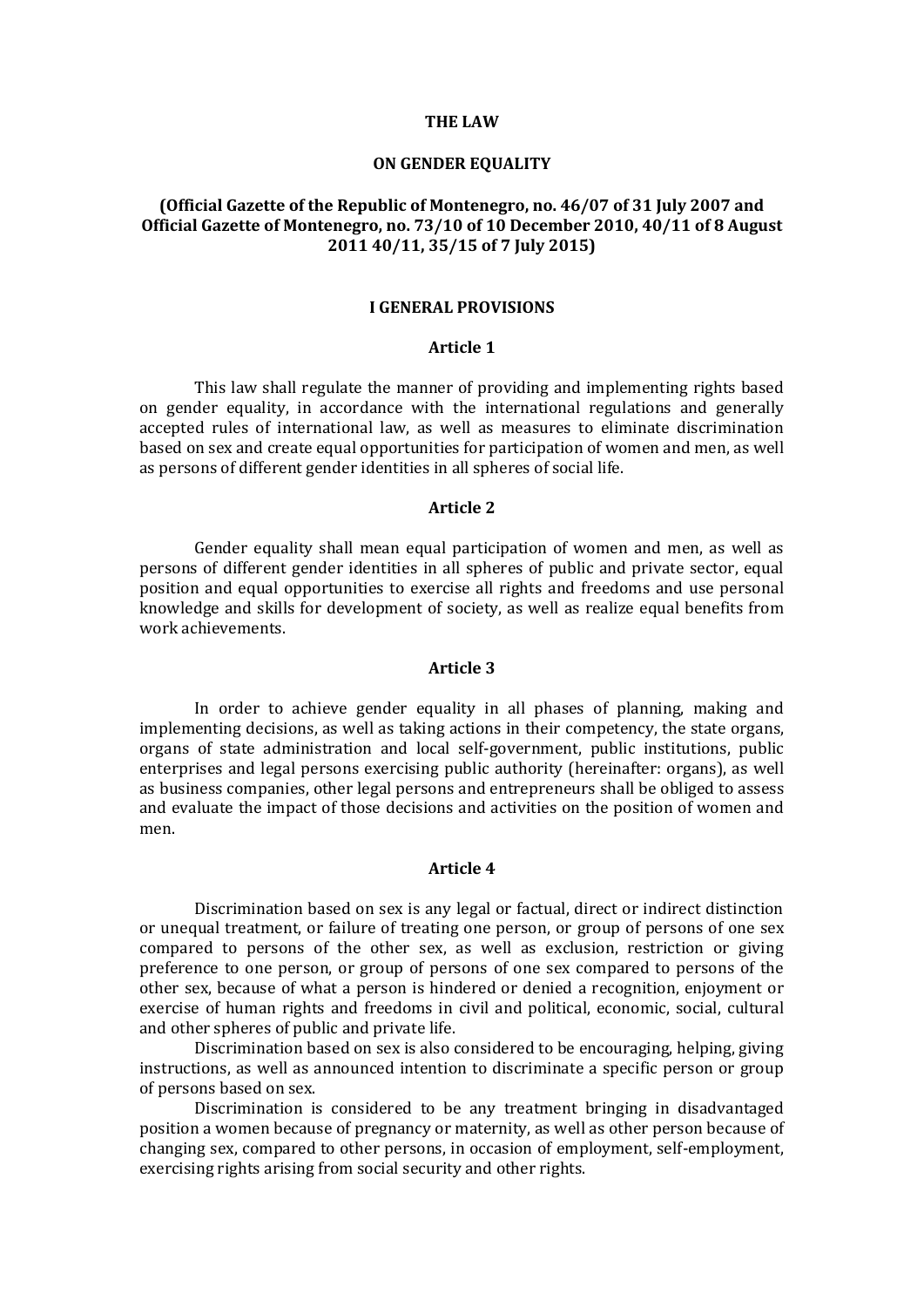Discrimination, within the meaning of paragraph 1 of this Article, shall be considered to be also harassment based on sex, sexual harassment, incitement of other person to discriminate, as well as using words in the masculine gender as generic neutral form for both male and female gender.

Discrimination referred to in paragraph 1 of this Article, shall not be considered to be the right of women on protection of maternity as well as special protection at work prescribed due to biological characteristics.

## **Article 5**

Discrimination, within the meaning of this Law, shall not be considered to be general and specific measures, adopted or taken to eliminate and prevent unequal treatment of women and men, to eliminate the consequences of the unequal treatment of men and women and to promote gender equality.

## **Article 6**

No one can suffer adverse effects for submitting a complaint for discrimination or for witnessing, alerting the public about discrimination based on sex or giving any other type of support to proceeding conducted because of discrimination on that ground.

## **Article 6a**

Protection of persons who are discriminated based on sex shall be exercised in accordance with the law governing prohibition of discrimination and the law governing the competency of the Protector of human rights and freedoms of Montenegro.

#### **Article 7**

Terms used in this Law shall have the following meaning:

- 1. **gender** is socially established role of women and men in public and private life that has evolved on the biological difference of sexes;
- 2. **sex** means biological characteristics by which human beings are divided into male and female;
- 3. **equal opportunities** imply lack of restrictions based on sex for participation of men and women in political, economic, social, cultural and other spheres of life, thereby ensuring the exercise of their rights and freedoms;
- 4. **unequal treatment** is any treatment making difference between men and women because they belong to different sexes or in case the advantage is unduly given to a person of one sex compared to a person of the other sex;
- 5. **direct discrimination based on sex** exists if an act, action or failing to act brings or has brought or could bring in an unequal position a person or group of persons of one sex, compared to other person or group of persons of other sex being in the same or similar situation;
- 6. **indirect discrimination based on sex** exists when an apparently neutral wording of regulation or general act, criterion or practice brings or could bring in an unequal position a person or group of persons of one sex, compared to other person or group of persons of the other sex, unless that provision, criterion or practice is objectively and reasonably justified by a legitimate aim, with the use of resources that are appropriate and necessary to achieve the objective, that is, in acceptably proportional relation with the objective to be achieved;
- 7. **violence based on sex** is an act that causes or could cause physical, mental, sexual or economic harm or suffering, as well as threatening with such an act which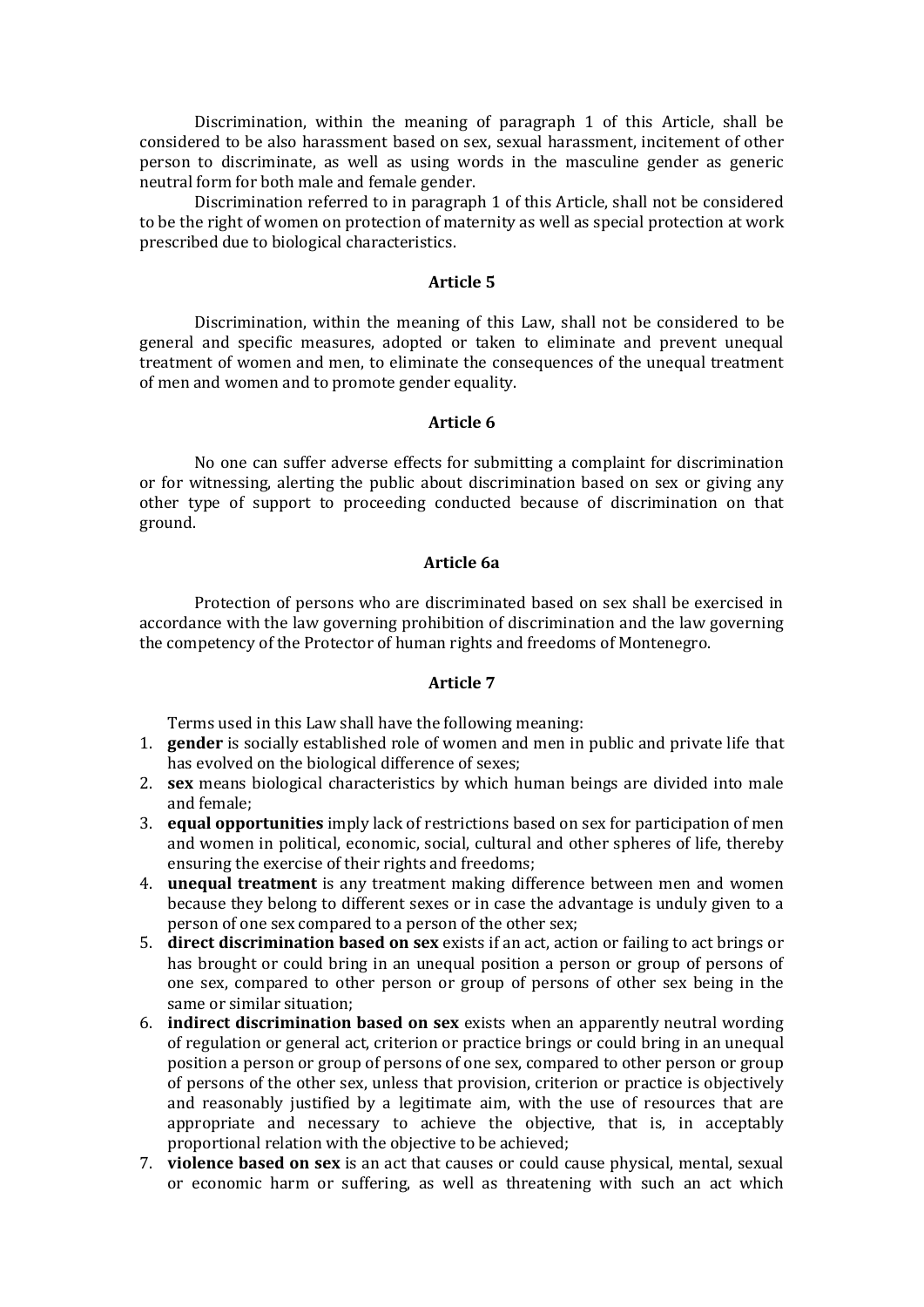seriously impedes a person to enjoy its rights and freedoms in public or private life, including domestic violence, incest, rape and human trafficking, in accordance with the special law;

- 7a) **harassment based on sex** exists when unwanted conduct toward a person or group of persons of one sex has the purpose or effect of violation of personal dignity, causing fear, feelings of humiliation or offensiveness or creating hostile or humiliating environment, in accordance with special law;
- 8. **sexual harassment** is any unwanted physical, verbal or non-verbal conduct of a sexual nature which for the purpose has or represents a violation of personal dignity, or when creates state of fear, hostile, humiliating or offensive state, in accordance with the special law.

### **II GENERAL AND SPECIAL MEASURES**

### **Article 8**

Gender equality shall be secured with general and special measures.

### **1. General measures**

### **Article 9**

General measures are the measures prescribed by the law by which in certain spheres is prohibited discrimination based on sex or is ordered an appropriate behaviour in certain circumstances in order to achieve gender equality, and are prescribed sanctions in case of violation of prescribed prohibitions or orders.

General measures also include measures set forth by other acts (declarations, resolutions and similar), whose goal is to achieve gender equality.

### **Article 10**

The Parliament of Montenegro and the Government of Montenegro (hereinafter: the Government) shall, within its competency, promote and apply the principles of gender equality, in particular the principle of gender balanced representation in occasion of election and appointment to certain functions, establishment of working bodies and establishment of composition of official delegations.

### **Article 11**

A municipality, the Capital City and the Old Royal Capital (hereinafter: municipality) shall, within their competency, promote and realize gender equality, or undertake measures and activities relevant to the achievement of gender equality.

## **Article 12**

Political parties shall, by their acts, define manner and measures to achieve gender balanced representation of women and men in their organs, on candidate lists for the election of members of parliament and councillors, in elected clubs of members of parliament and councillors and for election to public functions at all levels.

#### **Article 13**

The media shall promote gender equality through the programmatic conception.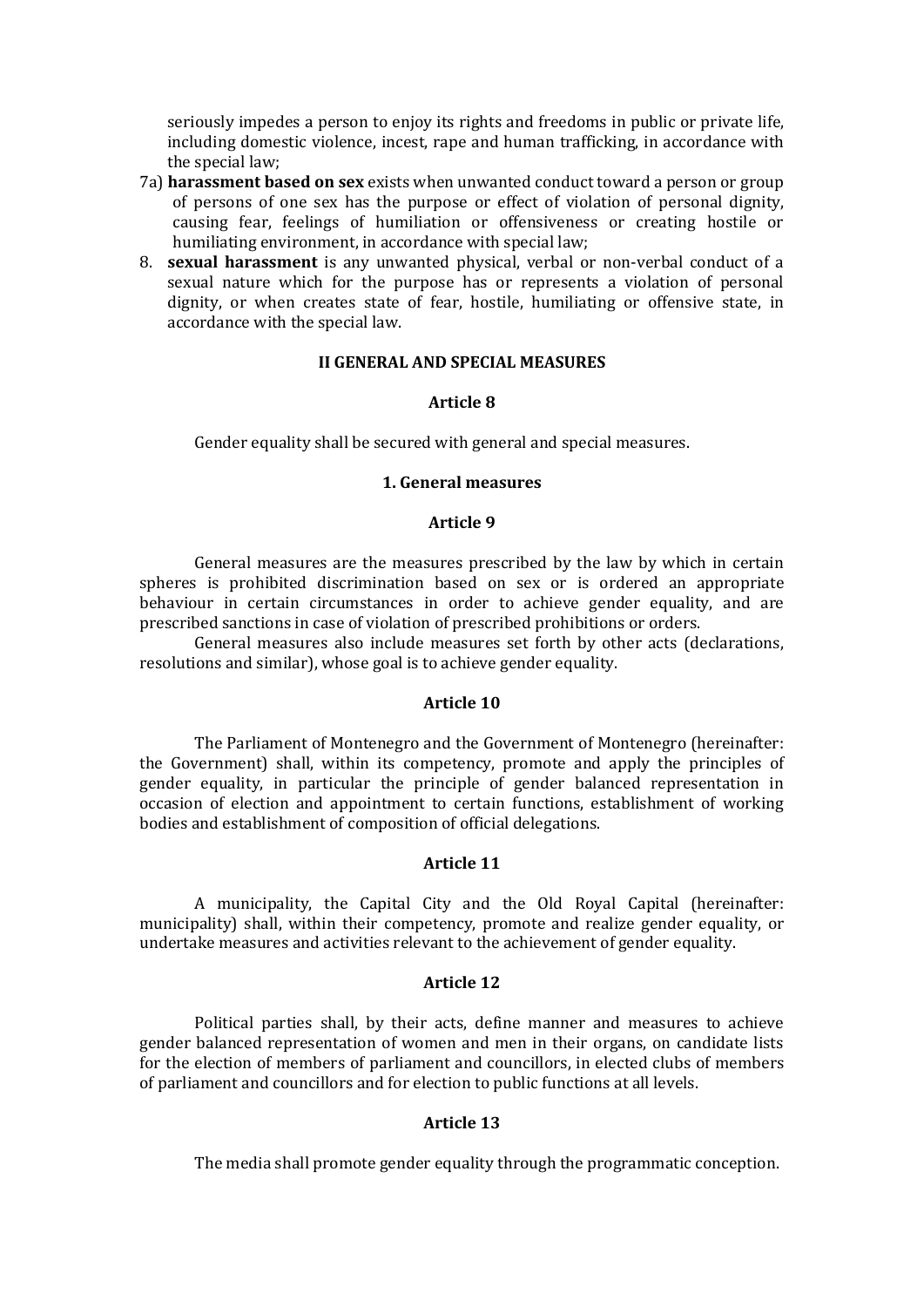#### **Article 13a**

Organs, media, business companies, other legal persons and entrepreneurs shall be obliged to use gender-sensitive language in their work and express all job titles, occupations, professions and functions, in acts on employment or work contract, acts on election, appointment or designation, as well as acts on the election in academic titles, acts on the assignment and other acts deciding on the rights and obligations of employees and other public documents and records in the natural gender (masculine or feminine) of the person to whom those acts relate.

#### **Article 13b**

Organs shall be obliged to within the program of professional training and specialization of employees or in any other manner prescribed by law or other legal act, provide for education of employees on achieving gender equality, or the exercise of rights based on gender equality.

## **Article 14**

Statistical data and information which are collected, recorded and processed by the organs, business companies and other legal persons, as well as by entrepreneurs must be disaggregated by sex affiliation.

Statistical data and information referred to in paragraph 1 of this Article shall form the integral part of the official statistic in Montenegro (hereinafter: Montenegro) and shall be accessible to the public in accordance with the law.

## **2. Special measures**

## **Article 15**

In political, economic, social, cultural and other spheres of life, in which was found unequal representation of women and men, or unequal treatment of a person of one sex compared to a person of the other sex, can be undertaken special measures for ensuring and promoting gender equality.

Unequal representation, within the meaning of the paragraph 1 of this Article, exists in case when representation of persons of one sex in the spheres referred to in paragraph 1 of this Article, or in part of that sphere is lower than the percentage of representation of persons of that sex in the total population.

#### **Article 16**

Special measures shall be used to remove existing obstacles that objectively lead or may result in unequal representation of women and men, or unequal position of persons of one sex compared to person of the other sex, or to provide special benefits in terms of encouragement of persons of underrepresented sex.

Special measures are, particularly:

- 1. positive measures which, under equal conditions, give advantage to persons of underrepresented sex, or to those persons in distinctly unequal position based on sex, until equal representation, or defined goals for introduction of such measures are achieved;
- 2. encouraging measures that provide special benefits or introduce special incentives in order to eliminate unequal representation of women and men, or unequal treatment based on sex;
- 3. programmatic measures that include activities related to education, or to promotion and establishment of gender equality.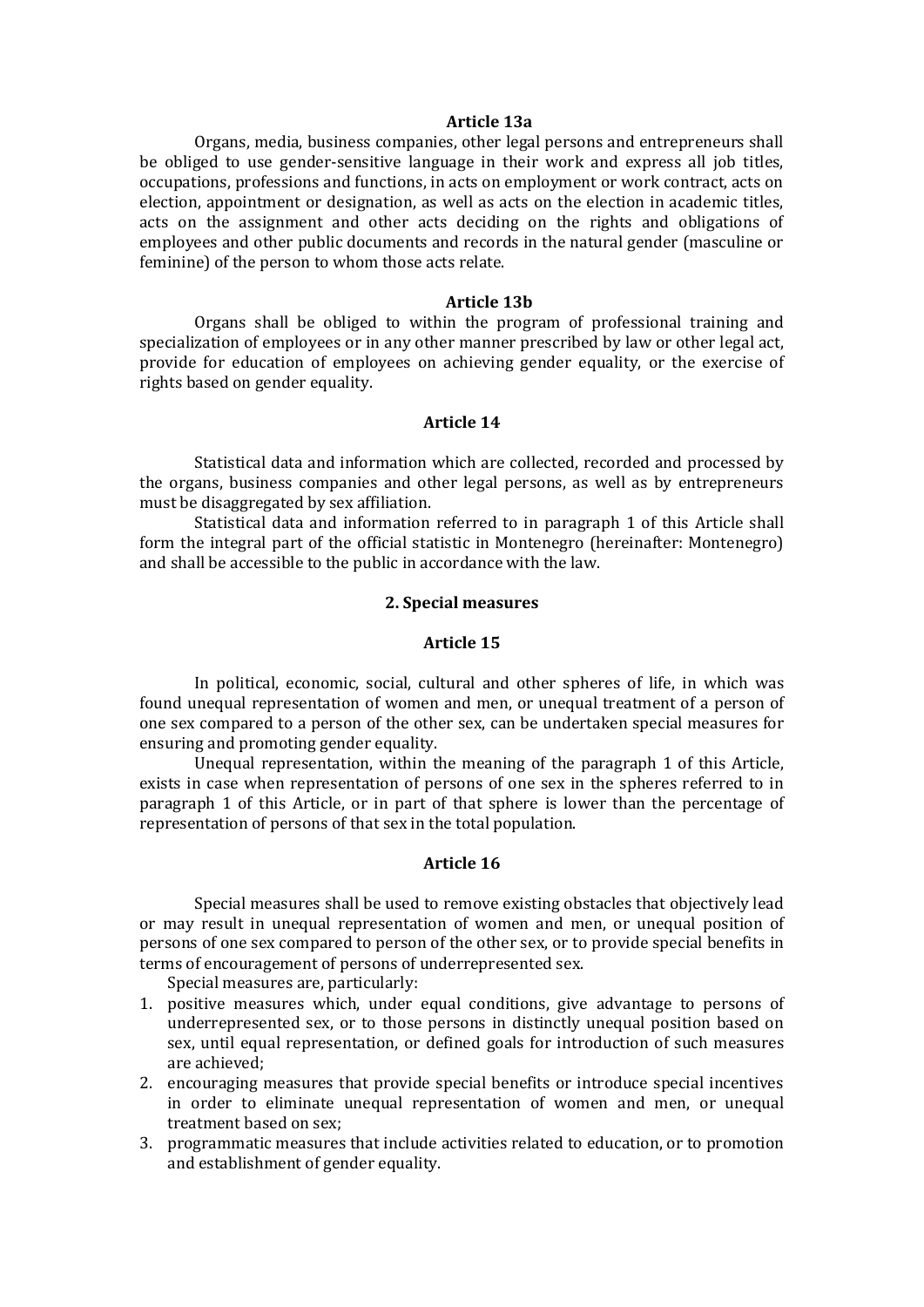#### **Article 17**

Positive measures can be undertaken in the sphere of education, employment, labour, health, social security, public, or political activism, as well as in other spheres of social life where there are reasons for their introduction within the meaning of Article 16 of this Law.

The organs, in accordance with their competencies, shall undertake positive measures.

The Ministry in charge for protection of human and minority rights (hereinafter: the Ministry) can recommend to the organs the introduction of positive measures in those spheres of social life where there is obvious unequal representation of women and men, or distinct inequality of persons of one sex.

#### **Article 18**

Positive measures shall be determined by action plans for promotion and achievement of gender equality, based on analysis of the position of women and men in the sphere for which the measures are determined.

The action plan referred to in paragraph 1 of this Article shall contain the reasons for the introduction of positive measures, the objectives to be achieved, beginning, manner and termination of implementation of measures, as well as monitoring over the implementation of measures.

#### **Article 19**

The Ministry shall give consent for action plans, based on assessment of compliance of those plans with the principles set out in Articles 15 and 16 of this Law.

The Ministry shall monitor the implementation of positive measures in the spheres where they have been introduced.

### **Article 20**

Stimulatory and programmatic measures can be undertaken by the acts for implementation of the Action Plan for Achieving Gender Equality (hereinafter: the Action Plan), other acts of organs, businesses companies, political parties, nongovernmental organizations and other subjects, in accordance with the nature and content of the sphere in which they operate.

#### **III COMPETENCIES**

## **Article 21**

The Government shall establish the Action Plan and programs for the implementation of this Plan.

The Action Plan, which shall be adopted for a period of at least four years, shall contain:

- 1. objectives and measures for achieving gender equality in spheres referred to in Article 15 paragraph 1of this Law, and particularly in the sphere of labour, social security and health care, education, protection from violence against women, as well as representation of women and men in decision-making processes at all levels and in all areas of social life;
- 2. guidelines for development of programs in certain spheres of social life, as well as obligations and holders of programs;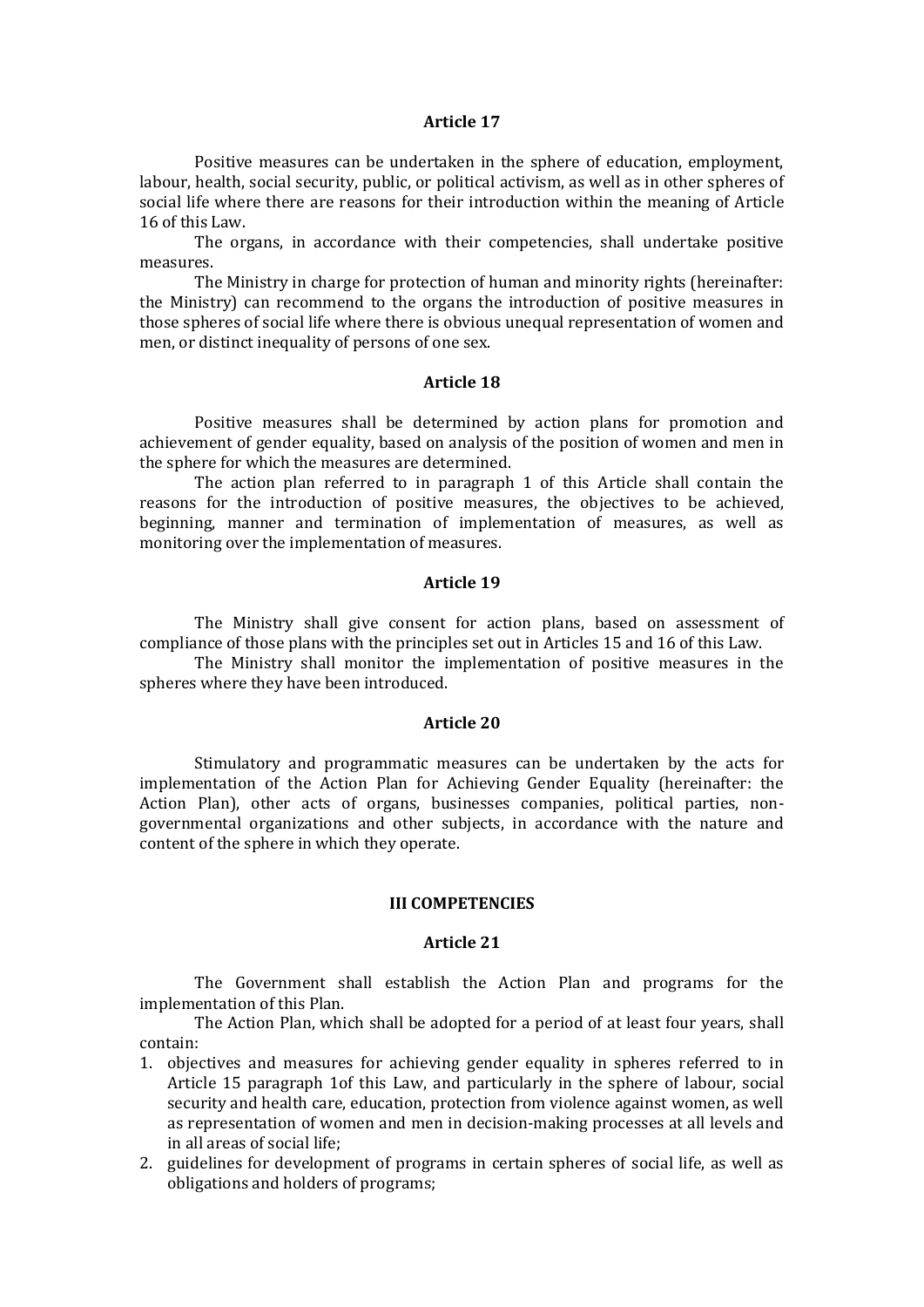- 3. data which in the official statistics, surveys or opinion polls have to be collected, published, linked, preserved, analysed and disaggregated by sex;
- 3a) indicators of achieved results in the application of the Action Plan;
- 4. manner of reporting on implementation of measures from the Action Plan;
- 5. responsibility for implementation of measures determined by the Action Plan;
- 6. funds needed for implementation of measures from the Action Plan.

Programs for implementation of the Action Plan shall determine activities in certain spheres of social life, for a period of two years.

## **Article 22**

The Ministry:

- 1. coordinates activities aimed at achieving gender equality and participates in preparation and adoption of action plans for the establishment of gender equality at all levels;
- 2. monitors the application of international documents and conventions, as well as adopted international standards from the area of gender equality, undertakes measures for their implementation in the legal system of Montenegro and creates quality monitoring of respect of those documents;
- 3. prepares the Action Plan, proposes its adoption and monitors its implementation;
- 4. prepares programs for implementation of the Action Plan based on reports of the organs for areas from their competency;
- 5. organizes researches and analyses on the situation of gender equality and analyses needed for implementation of the Action Plan, as well as collection of data within cooperation on national and international level**;**
- 6. prepares reports on fulfilment of international obligations by Montenegro in the area of gender equality;
- 7. cooperates with local self-government and provides support for establishment of mechanisms for achievement of gender equality on local level;
- 8. establishes cooperation with non-governmental organisations;
- 9. undertakes and encourages activities of education on gender equality and organizes issuance of apposite publications aimed at promoting gender equality;
- 10. submits the annual report on implementation of the Action Plan to the Government;
- 11. performs other activities related to the achievement of gender equality in accordance with this Law.

The reports referred to in paragraph 1, item 4 of this Article, the organs shall submit to the Ministry not later than two months before the expiry of the period for which the program is determined.

## **Article 23**

The organs shall designate employees, who shall perform the duties of coordinator for activities related to gender equality issues within their competency, who shall participate in the preparation and implementation of the Action Plan.

## **Article 24**

The organs shall be obliged to at the request of the Ministry provide adequate assistance, or deliver necessary data within their competency.

# **Article 25 – Article 31**

Shall be deleted. (Official Gazette of Montenegro, no. 35/15)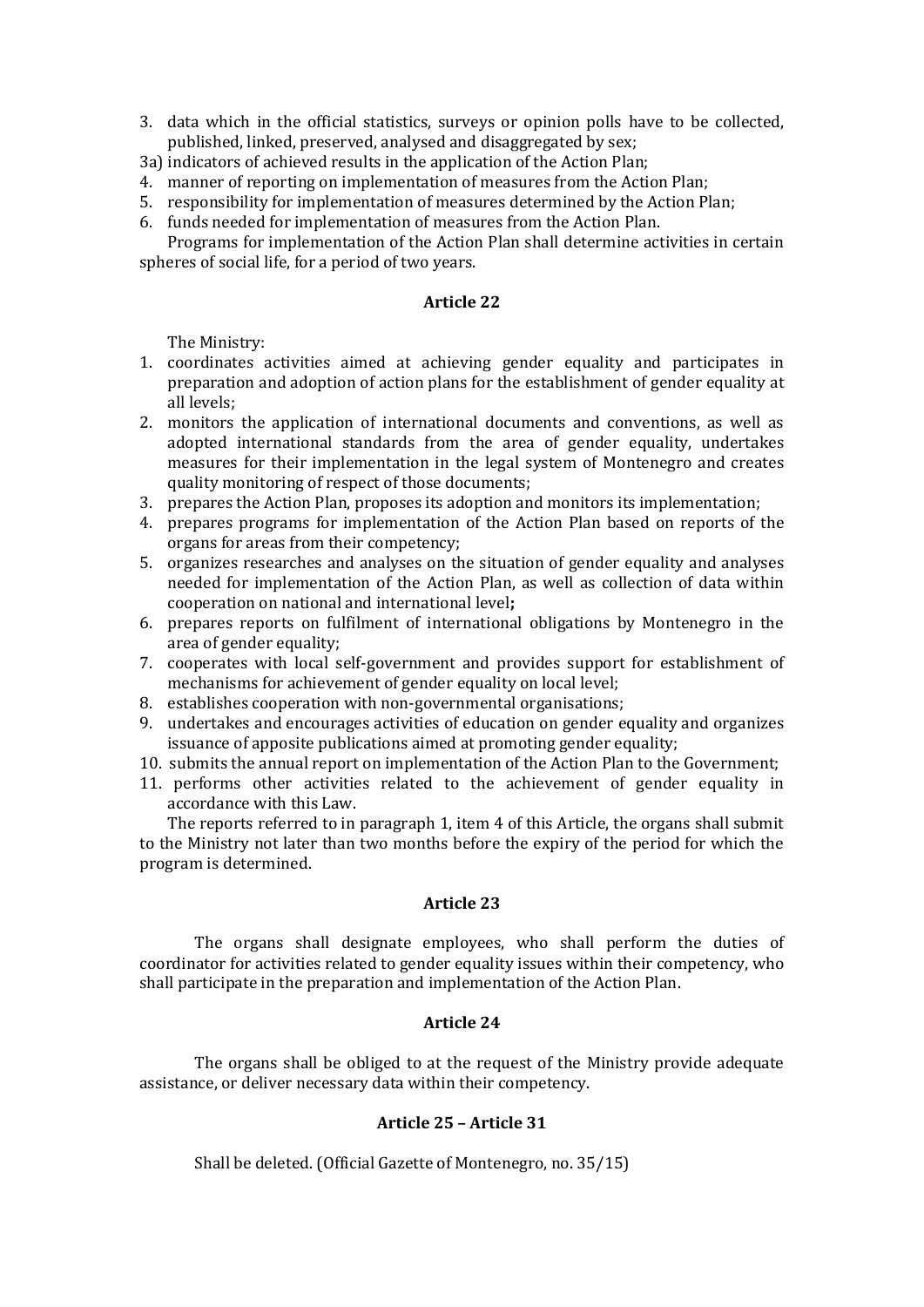#### **V MONITORING**

## **Article 32**

Monitoring over the implementation of this Law shall be performed by the Ministry.

### **VI PENAL PROVISIONS**

### **Article 33**

A fine of EUR 1,000 to EUR 10,000 shall be imposed for misdemeanour on a legal person if brings a women because of pregnancy or maternity, as well as other person because of changing sex in disadvantaged position compared to other persons, in occasion of employment, self-employment, the exercise of rights arising from social security and other rights (Article 4 paragraph 3).

A fine of EUR 150 to EUR 2,000 shall be imposed on a responsible person in the legal person, state organ, organ of state administration and local self-government for misdemeanour referred to in paragraph 1 of this Article.

A fine of EUR 150 to EUR 3,000 shall be imposed on an entrepreneur for misdemeanour referred to in paragraph 1 of this Article.

### **Article 33a**

A fine of EUR 500 to EUR 5,000 shall be imposed on a legal person for misdemeanour if:

1) it does not use gender-sensitive language in its work and express all job titles, occupations, professions and functions in acts on employment or work contract, acts on election, appointment or designation, as well as acts on the election in academic titles, acts on the assignment and other acts deciding on the rights and obligations of employees and other public documents and records, in the natural gender (masculine or feminine) of the person to whom those acts relate (Article 13a);

2) it does not provide training for employees on achieving gender equality (Article 13b);

3) it does not disaggregate by sex the collected, recorded and processed statistical data and information (Article 14 paragraph 1);

4) it does not submit to the Ministry, within the prescribed period, the report on achieving gender equality within its competency (Article 22 paragraph 1 item 4);

5) it does not select employees who shall perform the duties of coordinator for activities related to gender equality issues, or who shall participate in the preparation and implementation of the Action Plan (Article 23).

A fine of EUR 150 to EUR 1,000 shall be imposed on a responsible person in the legal person, state organ, organ of state administration and local self-government for the misdemeanour referred to in paragraph 1 of this Article.

A fine of EUR 150 to EUR 1,500 shall be imposed on an entrepreneur for the misdemeanour referred to in paragraph 1 of this Article.

## **VII TRANSITIONAL AND FINAL PROVISIONS**

### **Article 34**

Organs shall designate employees who shall perform the duties of the coordinators in gender equality issues referred to in Article 23 of this Law within three months as of the entering into force of this Law.